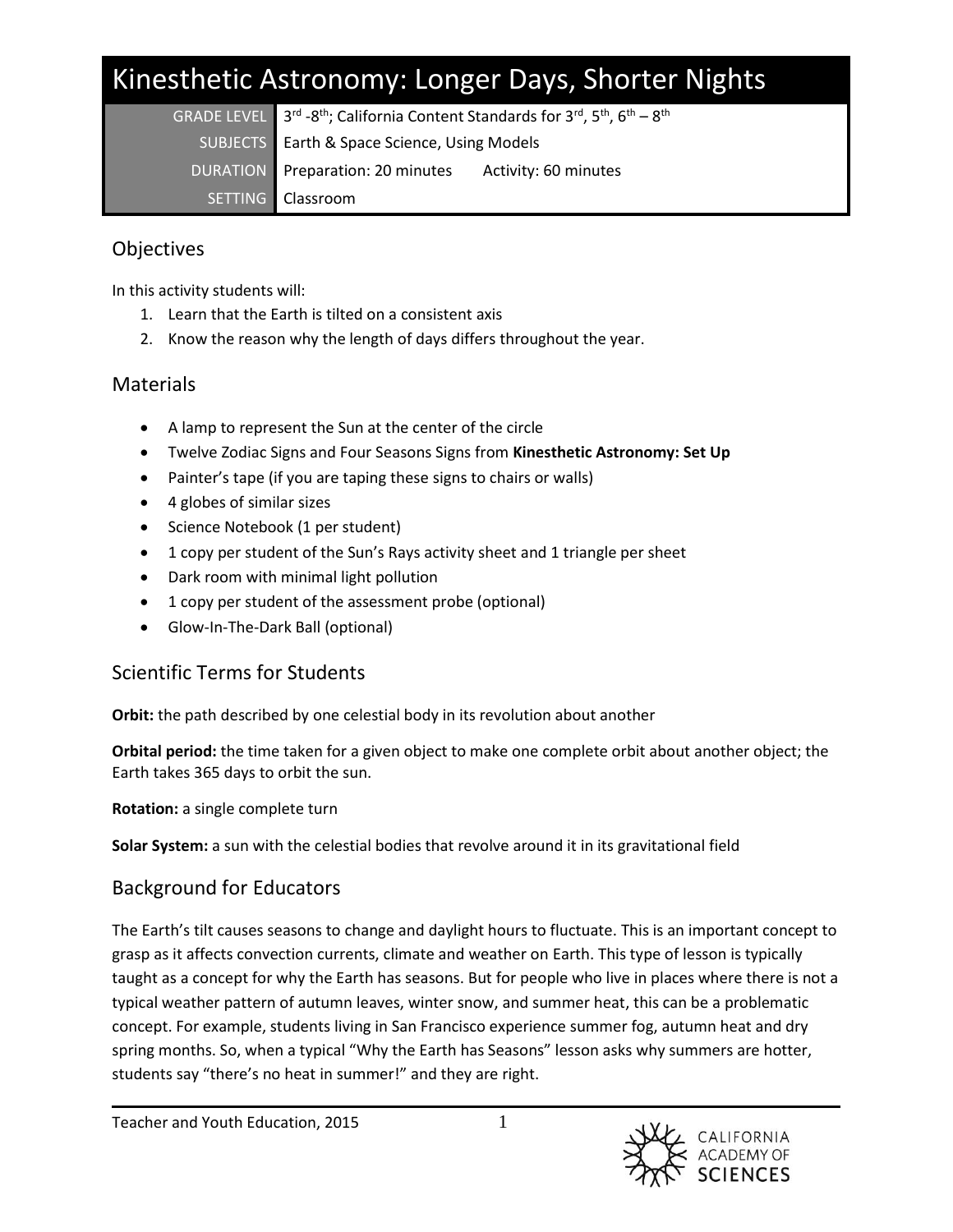In order to better scaffold talking about the Coriolis Effect, climate, and weather, it is important to first talk about the changes in daylight throughout the year. By approaching the topic from this viewpoint, one can often avoid the confusion that comes up when talking about seasons. When asked, most people can tell you that summer has longer days and winter has shorter days. It is also common that many people can tell you that the light looks different throughout the year, with more intensity in the summer and a diluted look in the winter. All of this has to do with the tilt of our planet and the quality of light energy hitting the Earth in different places. This activity explores how light changes throughout the year.

#### **Common Misconceptions**

There are some common misconceptions about how the Earth's position in space and its tilt affect the light energy on Planet Earth. Here are some of the major ones with some suggestions on how to combat them. The best way to begin to overcome any misconception is to present a discrepant event or fact, something that surprises someone.

*Misconception #1:* The Earth has seasons because its distance from the sun changes.

*Discrepant Fact #1:* Did you know that winter in the northern hemisphere occurs when the Earth is closest to the Sun? The distance from the sun fluctuates between 91 million miles to 95 million miles away, averaging 93 million miles away from the sun. The difference in distances is relatively small and doesn't have an effect on the length of day, or the seasons. But even if it did, we would have summer in January and winter in June!

*Misconception #2:* The Earth's tilt brings the northern hemisphere closer to the sun in the summer.

*Discrepant Event #2:* Similar to the misconception above, this distance is relatively miniscule, changing the northern hemisphere's distance by a few thousand miles, which is less of a difference than when the Earth comes closer in its orbit.

*Misconception #3:* The Earth has longer days and shorter days, as well as different seasons, because Earth's tilt "changes" as Earth moves in orbit around the Sun.

*Discrepant Fact #3:* Did you know it take 26,000 years for the Earth to wobble once around? This may cause students to try to "wobble" or change the tilt of their axis as they move around the circle. This Earth's axis changes *relative to the Sun* because of its motion in orbit around it, not because of any wobbling or change in the direction Earth's axis is pointing in space.

This lesson is adapted from the Kinesthetic Astronomy program developed by the Space Science Institute, 2004.

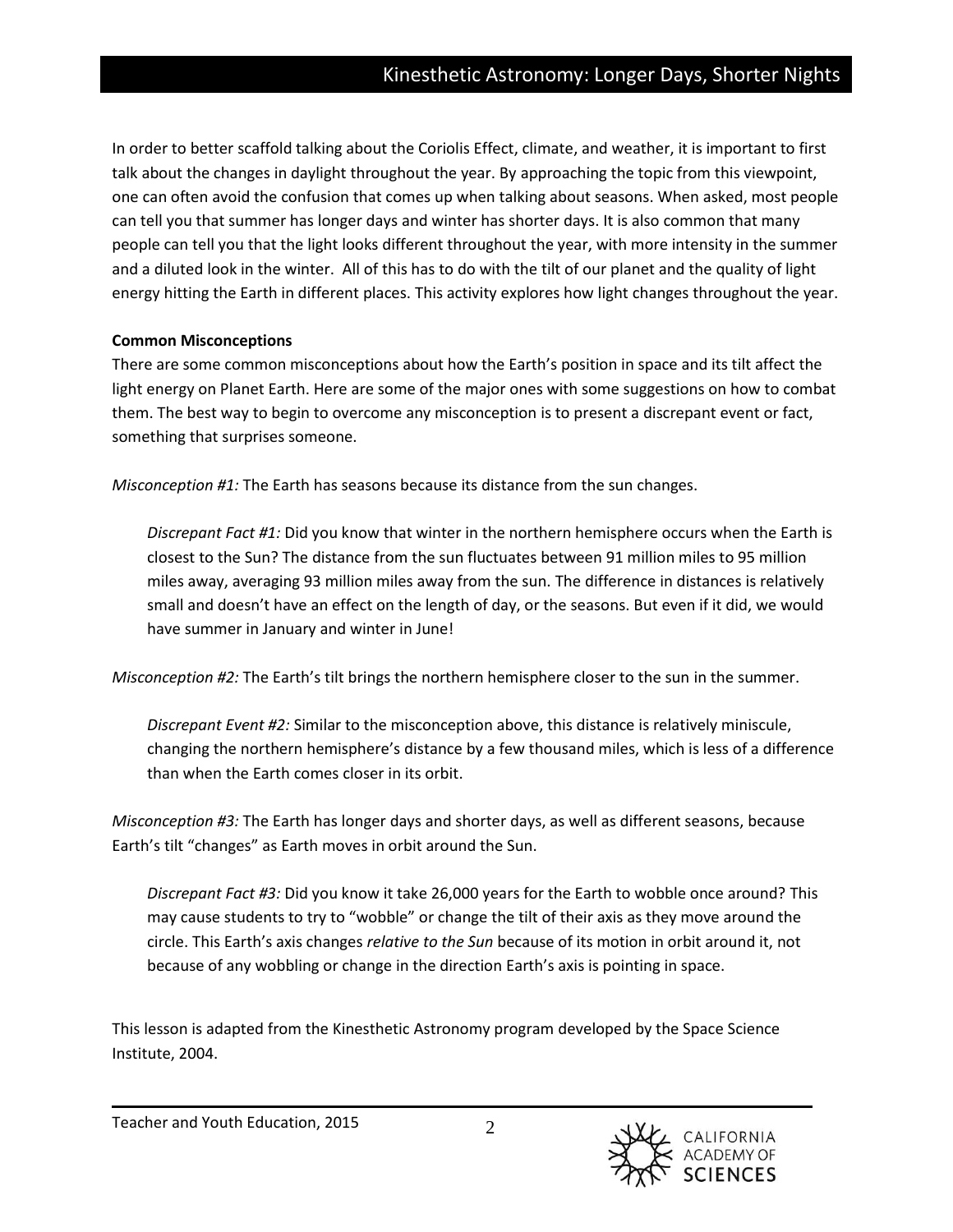## Teacher Prep

- Follow the instructions in **Kinesthetic Astronomy: Set Up** to set up your kinesthetic circle
- Place four six sticky dots along one meridian of the globe, spaced at equal intervals, preferably one at your location on the planet.
- Put glow in the dark ball in a dark bag, so it won't get light pollution.
- Make copies of the Sun's Rays Activity Sheets and cut up gray circle into individual triangles.

# Activity Procedure

- 1. **Administer the Assessment Probe (optional):** Ideally, this would be done the day before you teach this class as a way of gathering information on what the class knows before you teach this activity.
- 2. **Science Notebooks:** Have students brainstorm ways that they have noticed daylight changing throughout the year. In their science notebooks have them draw or write why they think daylight changes. Have them share their thoughts with another student, or small group of students.
- 3. **Kinesthetic Movements:** Set up the kinesthetic circle. Review the meaning of a day (students turn in place to create sunrise, noon, sunset and midnight), and the meaning of a year (one trip around the sun).
- 4. Introduce the North Star, or "Polaris." When people are out at night in the northern hemisphere this is the star that points directly north.
- 5. Have your students find "Polaris" in the room and make an appropriate tilt toward it (head, or North Pole, towards the star). Have them notice which way their bodies are bending and ask the following questions:
	- a. Are there any students leaning directly away from or towards the sun? [yes, these are called "solstices."]
	- b. Are there any students in the circle who are not leaning either toward or away from the Sun?" [yes, these places are called "equinoxes"]
- 6. Have the students try to make one full rotation with their bodies bent on the Earth's axis.
	- a. Ask the students to ponder this question: How do you think the tilt of the Earth affects the daylight? [solstices have extremely long days and equinoxes have equally long nights and days]
- 7. **Science Notebooks:** Have students turn to a new page in their science notebook titled "observations of Sunlight on Earth throughout the year." Place one globe at each solstice and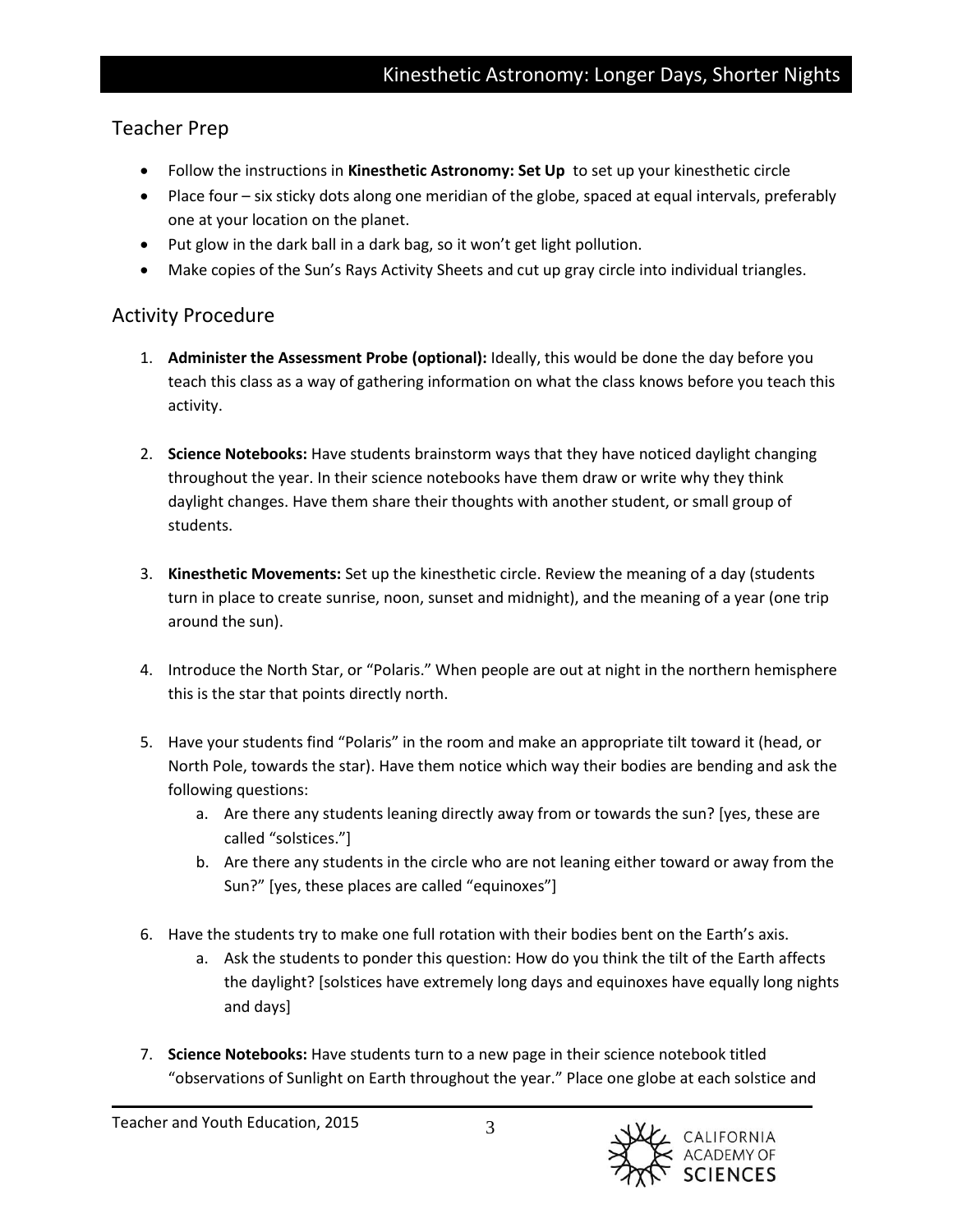# Kinesthetic Astronomy: Longer Days, Shorter Nights

equinox. Make sure that all the axes are pointed at the North Star. Turn down the lights. Have small groups of students observe the globes in different places and notice where the light shines, where it seems the brightest, and where it doesn't shine at all. Have them use their new page to document the differences between light on the different globes. After they have made their observations, discuss the following questions:

- a. Does the light play differently on the two hemispheres? [the light shining on the hemisphere leaning toward the light has a greater intensity, and the light patch on the hemisphere leaning away is more spread out.]
- b. Have students try spinning the globe, comparing light in the northern hemisphere to light in the southern hemisphere.
- c. How do you think the light affects the temperature of different places on the planet? [when brighter light shines longer on a specific area of the Earth, the seasons become warmer]
- d. It is important for students to note that the tilt of the Earth does not change- it remains constant.
- 8. Explain that when the Sun is higher in the sky, the Sun's rays shine down on us more directly, and for a longer period of time throughout the day. Therefore, we receive a greater intensity of sunlight. On the other hand, when the Sun is lower in the sky, the rays come in at a lower angle and are spread out over a larger area so that we feel less intense sunlight. In winter, the Sun appears to follow an arc that is very low in the sky during daylight hours. This means that the intensity of sunlight is much less in winter compared to summer when the Sun follows an arc that is much higher in the sky.
- 9. **Diagram of the Sun's Rays:** Give them a copy of the Earth printout with the gray triangle.
	- a. Students should position the triangle so that the curved edge lines up with the curved surface of the Earth on the diagram. Have them count the number of rays hitting the Earth along the edge of the triangle. They should repeat this with the triangle positioned at different points.
	- b. Ask what they observe. [the number of rays striking the edge of the triangle is different at different points on the globe.]
	- c. Optional Addition: Use a flashlight to demonstrate the effect of the Sun's rays at higher or lower angles. Ask students to compare the patch of light resulting from shining a flashlight on the floor from almost directly overhead to the patch of light that results from shining the flashlight from lower angles. At lower angles (like the Sun being lower in the sky), the light is dispersed over a greater area and so it is less intense than the more concentrated patch of light resulting from higher angles of incidence (like the Sun being higher in the sky).

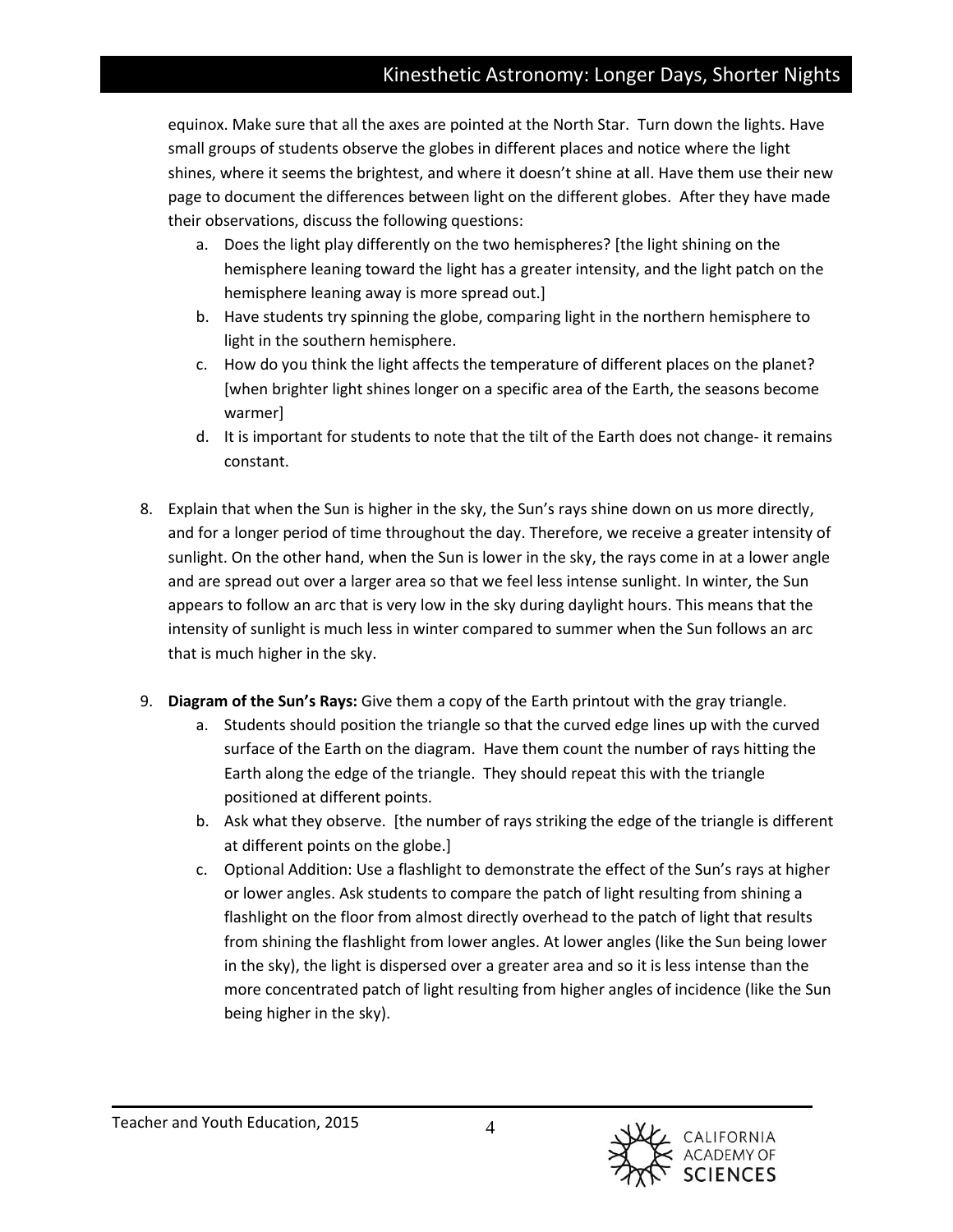# Kinesthetic Astronomy: Longer Days, Shorter Nights

- 10. **Glow in the dark ball:** Turn down the lights and have one student hold the ball tilted at an angle, like the Earth, and spin the ball while another student shines a flashlight on it. Then, turn off all of the lights and have students make observations of where the ball glows the most. [You should a clear bright band on the ball, with less intense light at the edges.]
- 11. Restore the lights and introduce a rhyming jingle: *"Seasons are the length of days and angle of rays... They have nothing to do with how far away!"*
- 12. **Science Notebooks & Post- Assessment:** Have students draw a diagram and/or write an explanation of why light changes throughout the year. Compare that to the first drawing to see how their understanding has changed and to assess whether or not the activity had the desired learning outcomes.

## Extensions

- How do you think having more or less sunlight throughout the year effects life on Earth? How does it affect you?
- If more sunlight = more heat, how do you think that affects our weather and climate?

# California Science Content Standards

#### **Grade Three**

#### **Physical Sciences**

1. a. Students know energy comes from the Sun to Earth in the form of light.

## **Earth Sciences**

4. e. Objects in the sky move in regular and predictable patterns. As a basis for understanding this concept students know the position of the Sun in the sky changes during the course of the day and from season to season.

## **Grade 5**

## **Earth Sciences**

4. a. Energy from the Sun heats Earth unevenly, causing air movements that result in changing weather patterns. As a basis for understanding this concept students know uneven heating of Earth causes air movements (convection currents).

## **Grade 6**

## **Earth Sciences**

4. a. Many phenomena on Earth's surface are affected by the transfer of energy through radiation and convection currents. As a basis for understanding this concept students know the sun is the major